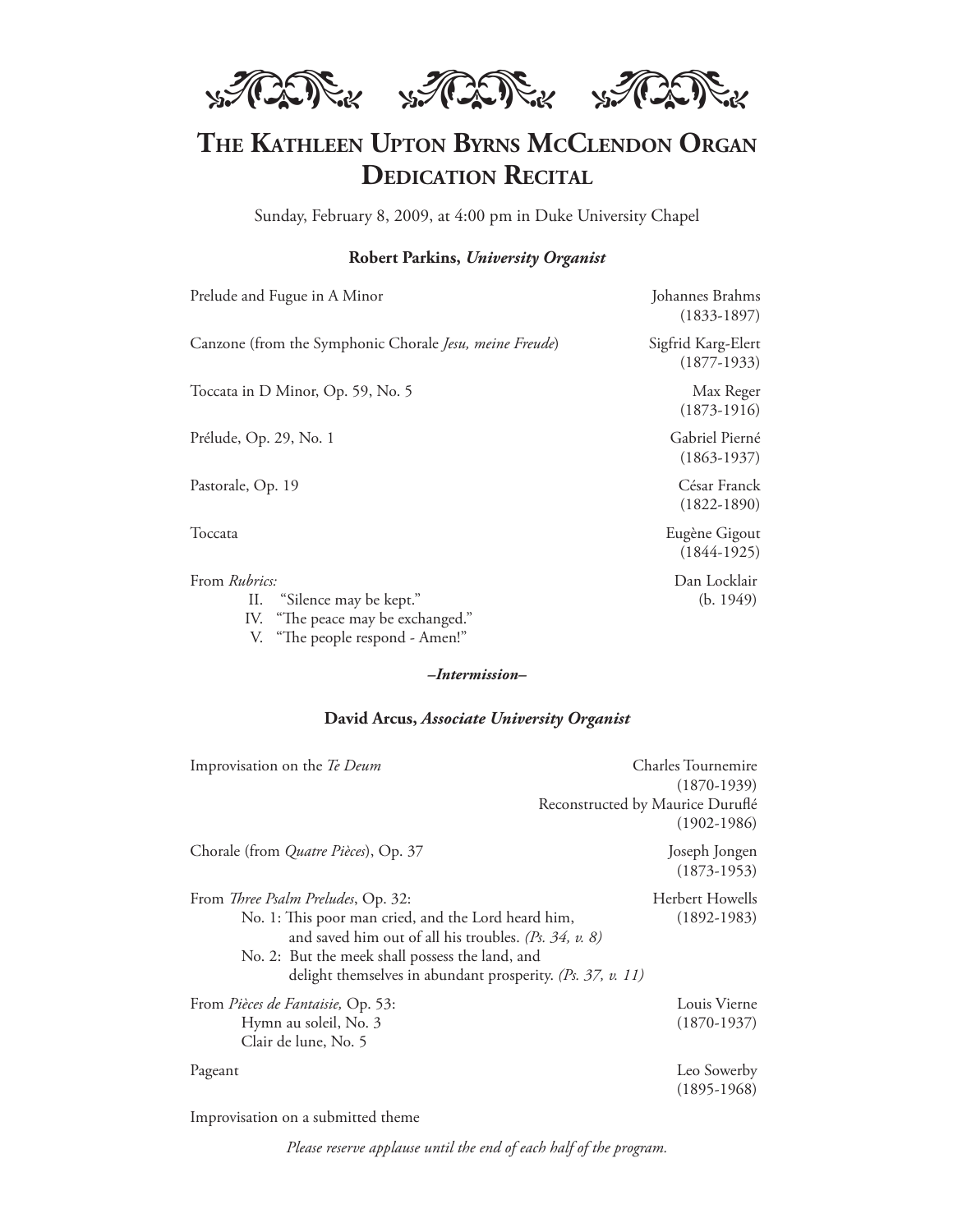## **PROGRAM NOTES**

Johannes Brahms's Prelude and Fugue in A Minor, ostensibly his first essay in organ composition, was sent to Clara Schumann as a gift to celebrate his own birthday in 1856. What it might lack in maturity and polish, it more than makes up for in youthful energy and impetuosity, but not at the expense of experimentation with time-honored contrapuntal devices. The fugue subject, already foreshadowed in the pedal line of the brief prelude, appears also in inversion (upside down) just before it is transformed by augmentation (lengthened note values). As in many of Bach's early preludes and fugues, Brahms's counterpoint dissolves toward the end into the free style of the prelude, and the final statement of the subject is nearly buried under a furious flurry of notes

Sigfrid Karg-Elert, Max Reger's successor at the Leipzig Conservatory, is known by organists chiefly as the composer of 66 Chorale Improvisations (especially the Marche *triomphale* on *Nun danket alle Gott*). Among his other pieces for organ are *Three Symphonic Chorales*, Op. 87, the second of which – based on *Jesu, meine Freude*  (No. 532 in the pew hymnal) – includes a hauntingly lovely **Canzone** as the middle movement. Simple and almost neoclassical in texture, it avoids the kaleidoscopic dynamic and registration changes one usually expects from Karg-Elert.

Reger's **Toccata in D Minor** comes from a set of twelve organ pieces written in 1901. In contrast to the perpetual-motion toccata, this composition harks back to the more mercurial multisectional works of the pre-Bach era. Shorter and less dense or complex than many of Reger's free organ works, it nonetheless exploits the dramatic shifts of texture, color, and dynamic level typical at the turn of the  $20<sup>th</sup>$  century.

In 1890 Gabriel Pierné succeeded his teacher César Franck as organist at Ste. Clotilde in Paris, and he was followed eight years later by Charles Tournemire. Pierné's compositional output for organ is modest, but his **Prélude** in G Minor (the first of three pieces in Op. 29) has assumed its place as a staple of the French Romantic organ repertoire.

Franck, Belgian by birth but spending most of his professional life in Paris, left a dozen great works for organ. His **Pastorale** is the fourth in a set of *Six pièces* published in 1862. Its ternary form resembles that of many Romantic pastorales, a peaceful opening leading to a stormy middle section that eventually subsides with a return to the mood – and thematic material – of the beginning.

Eugène Gigout, organist at the Church of St. Augustin in Paris for 62 years, was (like Franck) also a professor of organ and improvisation at the Paris Conservatory. His famous **Toccata** in B Minor (from *Dix pièces*, 1892), was actually recorded by the composer himself in 1912 on a Welte-Mignon roll.

American composer and organist Dan Locklair, a faculty member at Wake Forest University, has written a substantial number of attractive and effective pieces for organ, including *The Aeolian Sonata* (commissioned to celebrate the 70<sup>th</sup> anniversary of Duke's instrument just seven years ago). **Rubrics**, published in 1988 and quickly becoming Locklair's most popular organ work, is a "liturgical suite" in five movements inspired by services from *The Book of Common Prayer*. Performed today are the two softer and more lyrical movements followed by the exuberant finale.

 *–Robert Parkins*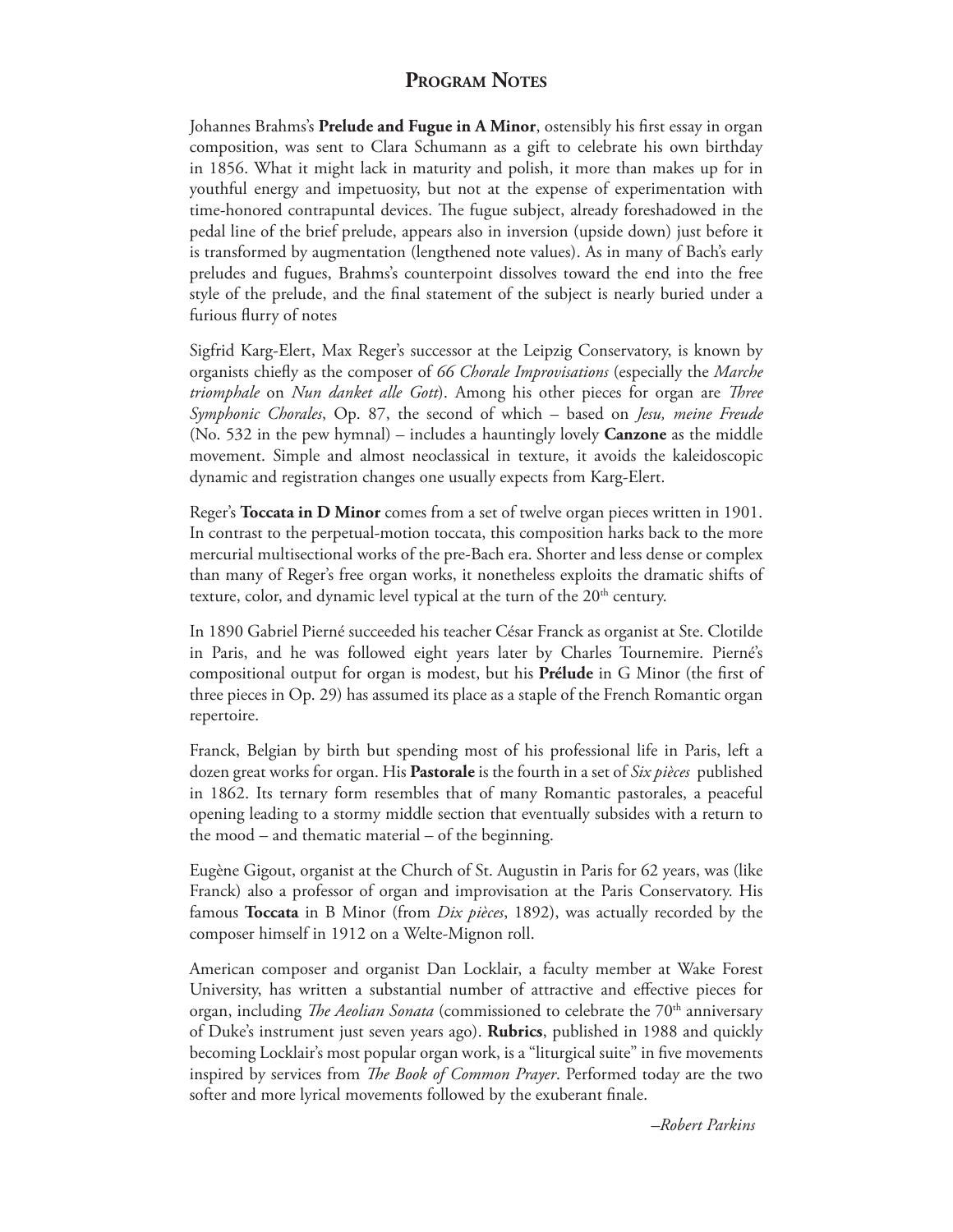Charles Tournemire was one of the most significant composers and teachers in France at the beginning of the  $20<sup>th</sup>$  century. Tournemire distinguished himself through his improvisations for the liturgy of the Mass. His *L'orgue mystique* contains movements that were typical of his improvisations for the Mass. His student Maurice Duruflé wrote down by dictation from recordings five of Tournemire's improvisations, including the *Te Deum*. The tonal design and qualities of the Aeolian organ, while not typical of the French organs with which Tournemire was familiar, accommodates the drama and registration requirements to excellent effect.

Joseph Jongen was one of the most celebrated Belgian composers of the early 20<sup>th</sup> century. He wrote for a great variety of media throughout his life and also taught at the conservatories in Liège and Brussels. Jongen's **Chorale** from *Quatre Pièces*, Op. 37, is less well known than his virtuosic *Sonata eroïca* and the *Symphonie concertante* for organ and orchestra but is nonetheless deserving of repeated hearings. Chorale begins as a lyrical air for the organ's quiet foundations and gradually grows to full organ, maintaining its noble qualities throughout. The music demonstrates the Aeolian organ's capacity to produce a seamless crescendo through judicious voicing and careful manipulation of the expression pedals for the Swell, Choir, and Solo divisions.

The Aeolian organ is highly effective for early  $20<sup>th</sup>$ -century English cathedral organ music and, particularly, the Psalm Preludes of Herbert Howells. Although highly regarded for his church music, Howells earned acclaim in the United States, especially for his unaccompanied motet *Take Him, Earth, for Cherishing*, written following the assassination of President John F. Kennedy. Howells wrote the first set of Psalm Preludes around the time he was diagnosed with Graves' disease and given six months to live. These circumstances undoubtedly influenced his selection of psalm verses for the meditative movements of Op. 32. **Preludes 1 and 2** both make thorough use of the Aeolian's tonal resources and expressive qualities, although the score refrains from specific registrations apart from dynamics and occasional octave designations in the pedal.

Louis Vierne was active as a composer and organist (at Notre Dame in Paris for 37 years), in spite of very poor eyesight. He wrote six massive solo organ symphonies over the course of 32 years. In contrast, he composed the four books of *Pièces de Fantaisie* in 1926 and 1927, much of it while on a worldwide concert tour. Unlike Howells, Vierne gave specific registration indications. Still, the tonal possibilities on the Aeolian warrant some tasteful deviations from Vierne's specifications, as his scores were published with French organs in mind. The pieces in Book Two are dedicated to Americans. Ruth M. Conniston, who studied with Vierne in the early 1920s, is the dedicatee of **Hymne au soleil** (Hymn to the Sun). As a rondo with grand movement and heroic rhythm, its "ritornello" (recurring theme) is featured first on the Pedal Trombone, next on the Solo chorus Tubas, and finally with full organ. Vierne dedicated his **Clair de lune** (Moonlight) to American organ builder Ernest M. Skinner. This work features the beautiful Orchestral Flute of the Solo division against strings of the Swell and Choir divisions, tonal staples of Skinner organs.

Leo Sowerby was among the most influential American church musicians of the early  $20<sup>th</sup>$  century. He served as organist and choirmaster at St. James Church in Chicago before assuming the post of music director at Washington National Cathedral. He frequently incorporated distinctly American traits in his music, particularly in his choice of harmonies. He took the pipe organ to its limits in his organ compositions and, like Vierne, was very specific about his registrations. **Pageant** is based on a heroic theme that recurs in five variations and showcases the organ's Pedal division.